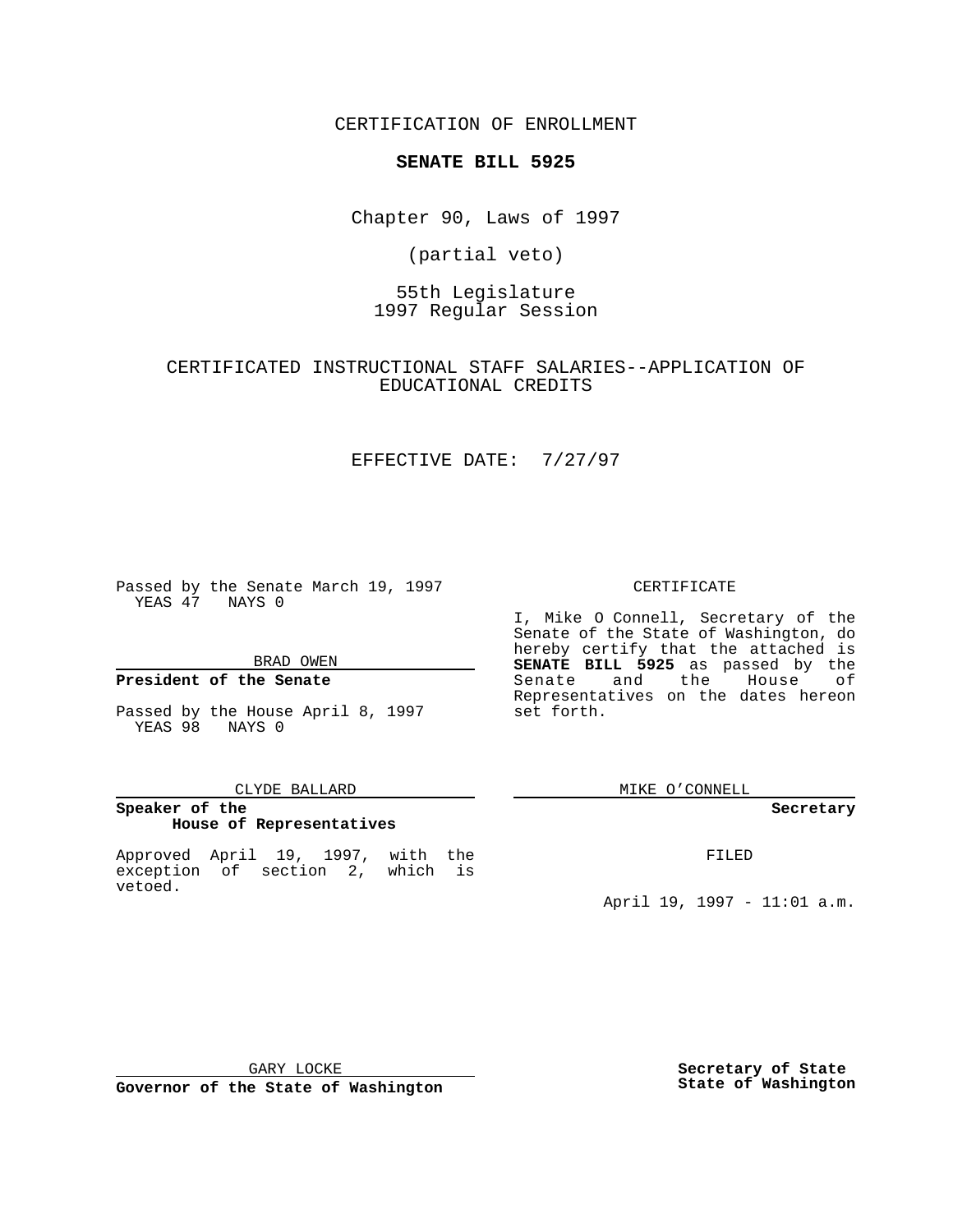## **SENATE BILL 5925** \_\_\_\_\_\_\_\_\_\_\_\_\_\_\_\_\_\_\_\_\_\_\_\_\_\_\_\_\_\_\_\_\_\_\_\_\_\_\_\_\_\_\_\_\_\_\_

\_\_\_\_\_\_\_\_\_\_\_\_\_\_\_\_\_\_\_\_\_\_\_\_\_\_\_\_\_\_\_\_\_\_\_\_\_\_\_\_\_\_\_\_\_\_\_

Passed Legislature - 1997 Regular Session

**State of Washington 55th Legislature 1997 Regular Session By** Senator West

Read first time 02/20/97. Referred to Committee on Education.

 AN ACT Relating to certificated instructional staff salaries; adding a new section to chapter 28A.415 RCW; providing an effective 3 date; and declaring an emergency.

BE IT ENACTED BY THE LEGISLATURE OF THE STATE OF WASHINGTON:

 NEW SECTION. **Sec. 1.** A new section is added to chapter 28A.415 RCW to read as follows:

 (1) Credits earned by certificated instructional staff after September 1, 1995, shall be eligible for application to the salary schedule developed by the legislative evaluation and accountability program committee only if the course content:

 (a) Is consistent with a school-based plan for mastery of student learning goals as referenced in RCW 28A.320.205, the annual school performance report, for the school in which the individual is assigned; (b) Pertains to the individual's current assignment or expected 15 assignment for the subsequent school year;

 (c) Is necessary to obtain an endorsement as prescribed by the state board of education;

 (d) Is specifically required to obtain advanced levels of certification; or